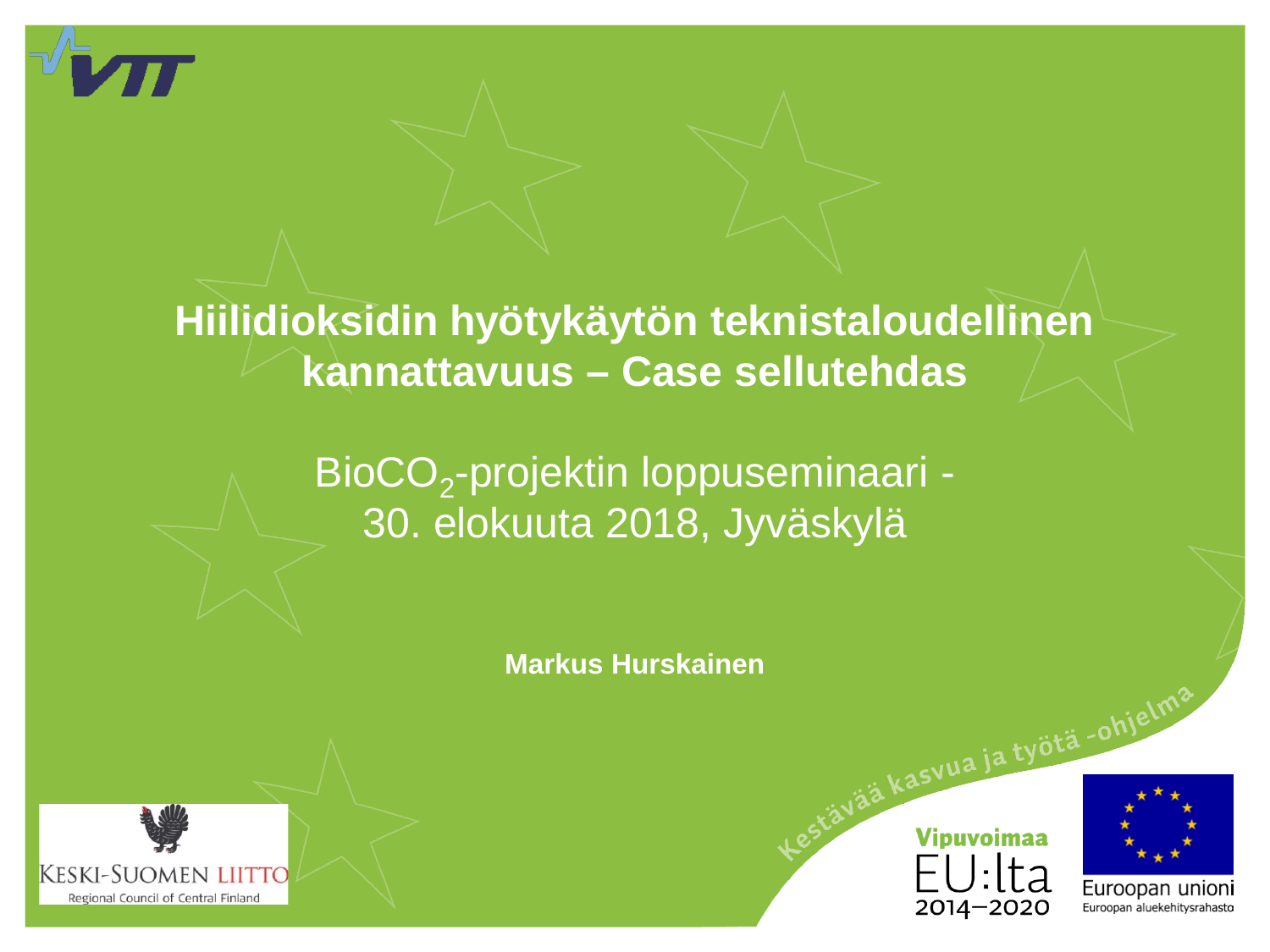# Case studies



#### **Purpose: study the economic feasibility of CCU processes at different biobased industry sectors**

#### **Case 1: Sawmill case**

- a) Methane
- b) Methanol
- c) Formic acid



[Previous cases](https://www.vtt.fi/sites/BioCO2/PublishingImages/workshop-7-9-2017/3_Hurskainen.pdf) presented in the first workshop on [September](https://www.vtt.fi/sites/BioCO2/PublishingImages/workshop-7-9-2017/3_Hurskainen.pdf) 7th 2017

#### **Case 2: Boosting biogas production**

- a) Stand-alone biowaste digester
- b) Waste-water treatment plant



#### • **Case 3: Pulp mill**

a) Formic acid (b) Methanol)





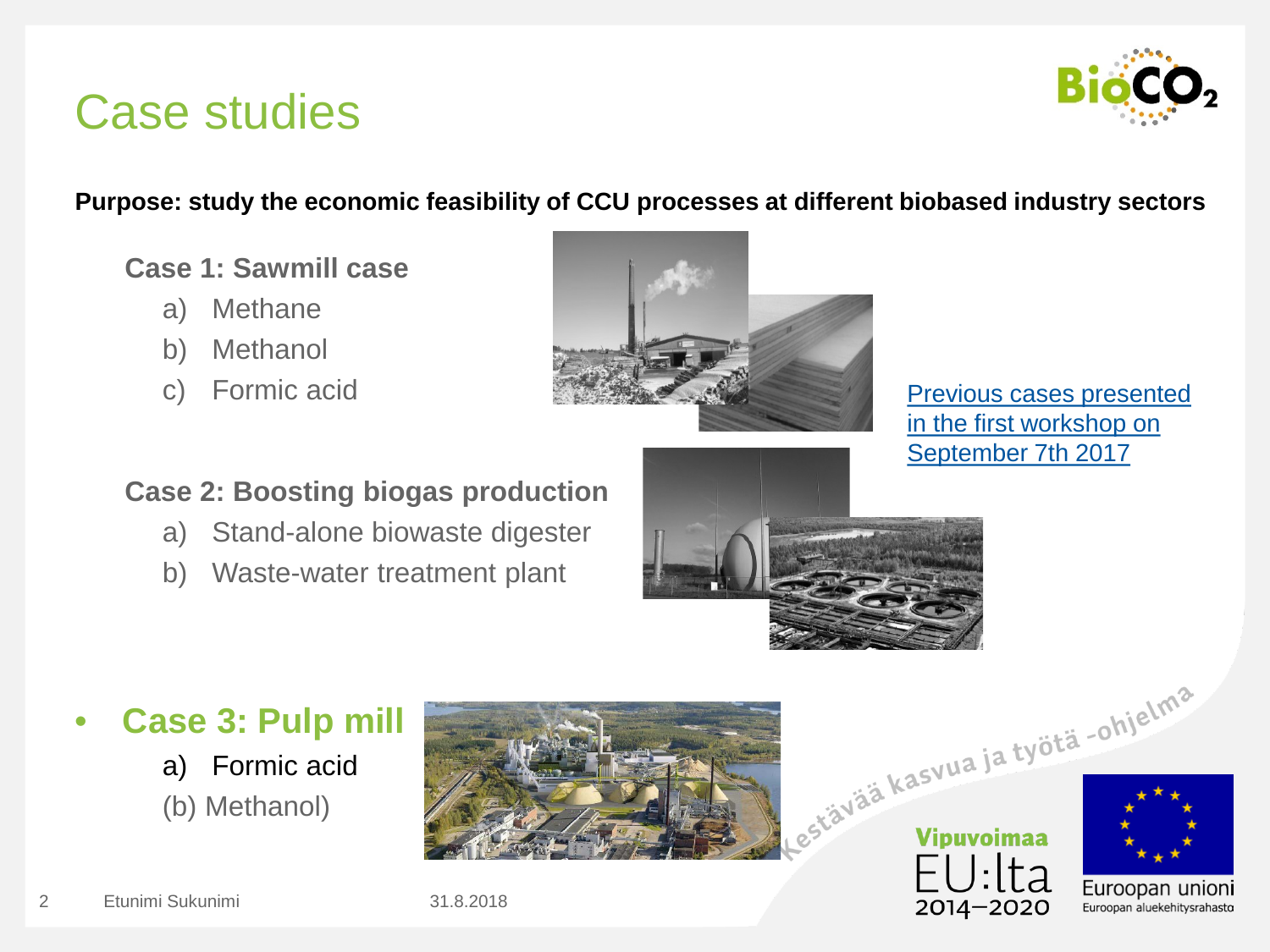

# Why these products?

#### **a) Formic acid (HCOOH)**

- High-value chemical with low risk of substitution: used e.g. in animal feed, leather tanning, textile dying and for producing de-icing agents
- 15% of global (=30% of European) production in Finland
- Theoretically attractive synthesis route from  $CO<sub>2</sub>$  and H<sub>2</sub> (no by-products,  $CO<sub>2</sub>+H<sub>2</sub> \rightarrow HCOOH$ )
- Currently limited market size & low technology readiness level (TRL3-4)

#### **b)** Methanol (CH<sub>3</sub>OH)

- Large market: important bulk chemical & chemical intermediate, can also be as fuel
- Methanol is used in production of resins/adhesives for wood industry & as a reducing agent in making bleaching chemicals at pulp mills<br>- Methanol is imported to Finland<br>- High technology readiness level (TRL8)<br>- demonstr reducing agent in making bleaching chemicals at pulp mills
- Methanol is imported to Finland
- High technology readiness level (TRL8) –demonstrated at relevant scale already







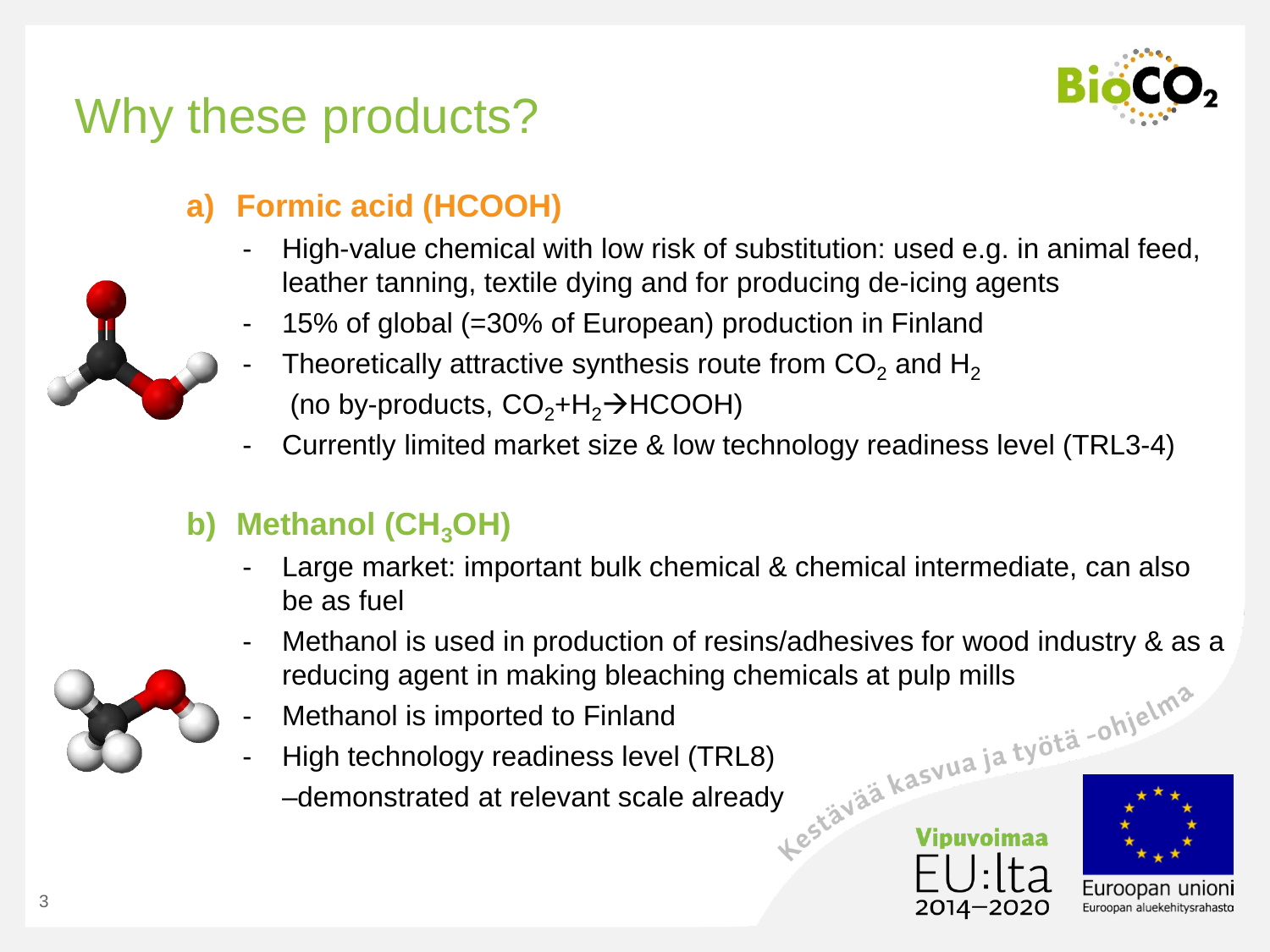

### Methanol production from  $CO<sub>2</sub>$  and H<sub>2</sub> **Mass and energy balances (1 MW<sub>e</sub> electrolyser)**

- Catalytic chemical conversion of carbon dioxide and hydrogen
	- $-$  **CO<sub>2</sub> + 3H<sub>2</sub>**  $\rightarrow$  **CH<sub>3</sub>OH + H<sub>2</sub>O**
	- Copper and zinc based catalysts, at ~250°C and 50-100 bar
- Distillation to separate methanol and water

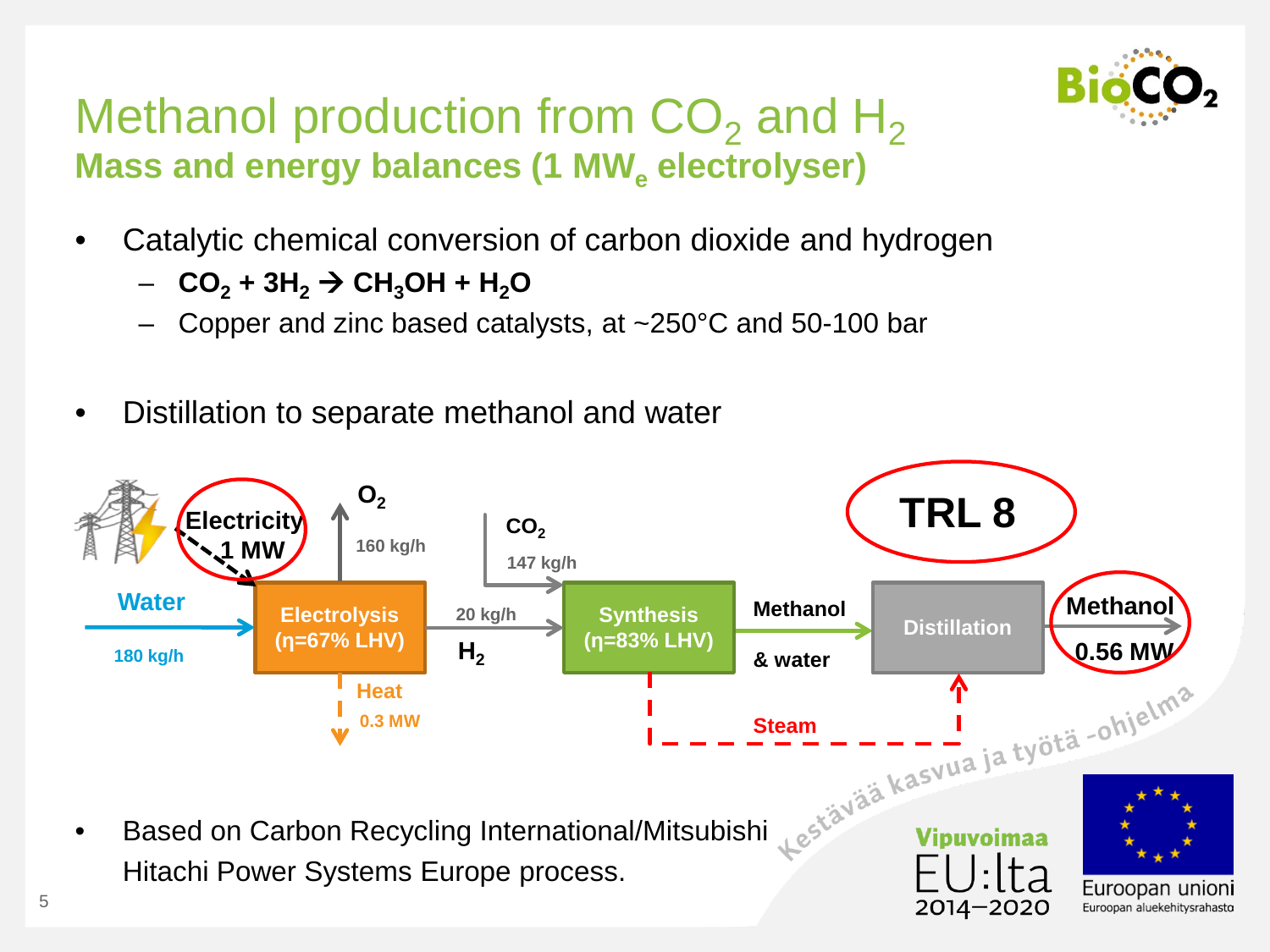

Steam required for separation of solvent and amine from the product

Perez-Fortes&Tzimas (2016). Technoeconomic and environmental evaluation of CO2 utilisation for fuel production – Synthesis of methanol and formic acid,

Joint Research Centre, Report EUR 27629 EN, 86 p.

6

2014-2020

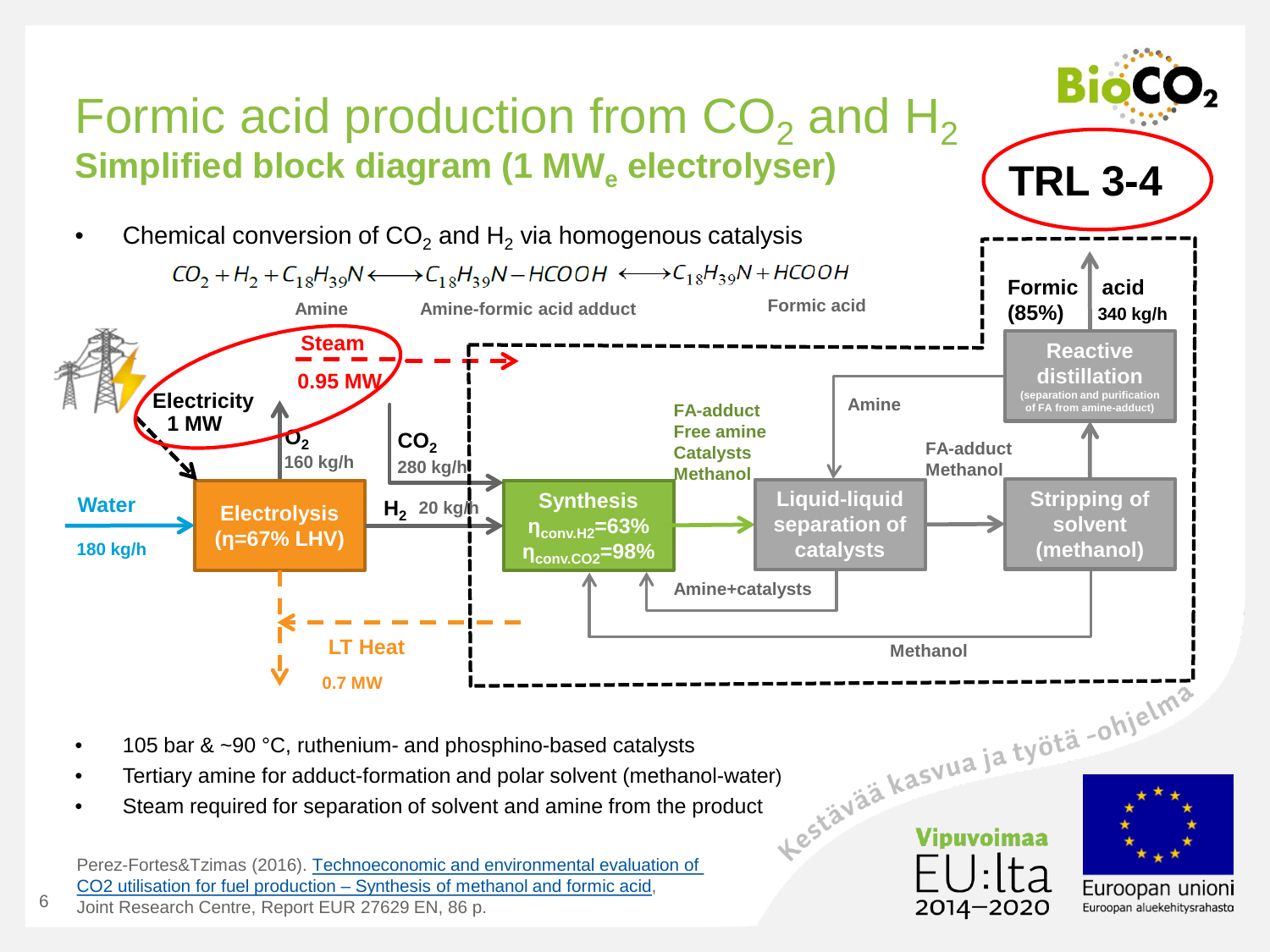

### Pulp mill **Attractive integration possibilities for formic acid production**



- Demand for oxygen (delignification & bleaching)
	- Low-cost steam available
- Several  $CO<sub>2</sub>$  sources and  $CO<sub>2</sub>$ could be used also for other purposes (pH control, lignin precipitation, production of PCC\*…)
- As formic acid production is less dependent on the electricity price, high capacity factor of<br>pulp mills can be made use<br>estava ia työtä -<sup>om</sup><br>estav<sup>iaja kasvua ja työtä -om</sup> pulp mills can be made use of  $\sim$



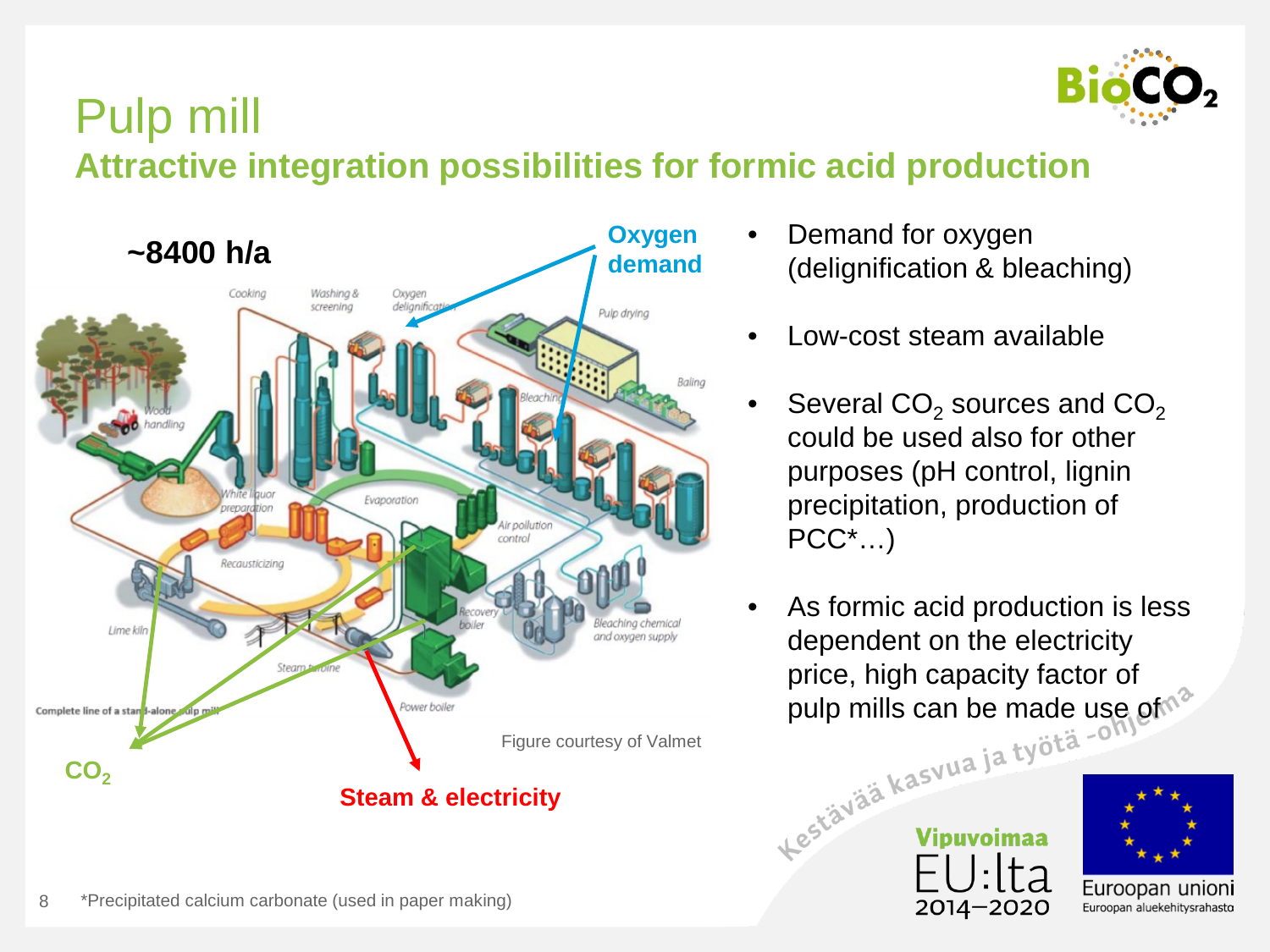

#### Pulp mill **Reference pulp mill**

- Reference **Nordic pulp mill** with annual capacity of 800 000 ADt/a bleached **softwood kraft pulp (BSKP)** as described in IEAGHG (2016) **scaled to Äänekoski capacity (1 300 000 ADt/a)**
- Full load hours ~8400 h/a
	- Forced two-week shutdown in the summer time

- Specific oxygen demand 35 kg/ADt
	- Based on Äänekoski environmental permission

IEAGHG (2016). TECHNO-ECONOMIC EVALUATION OF RETROFITTING CCS IN A MARKET PULP MILL AND AN INTEGRATED PULP AND BOARD MILL





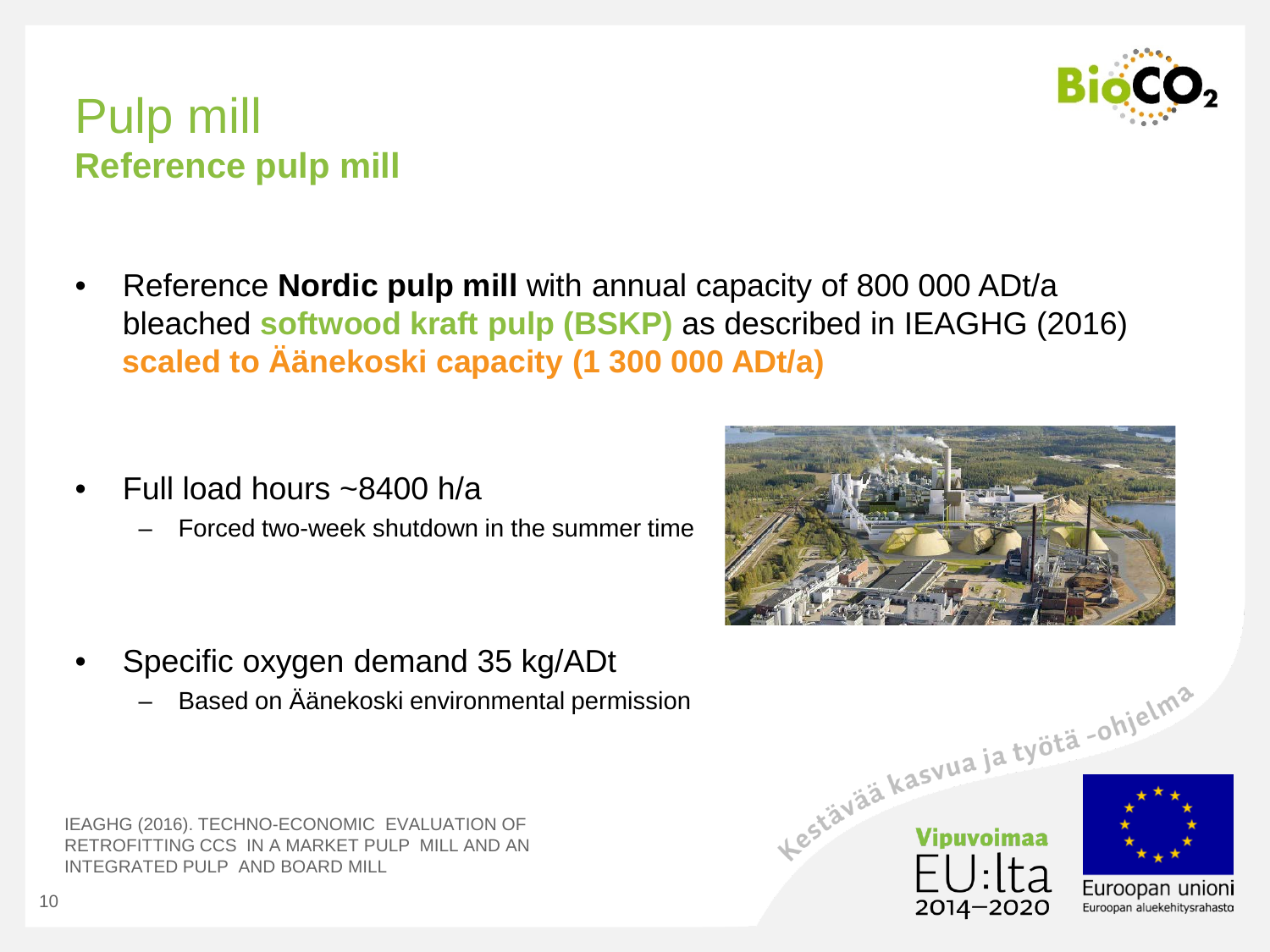

#### Pulp mill **Formic acid plant scale**

|                       | $CO2$ available from pulp mill |                                |    | CO <sub>2</sub> demand for formic acid |                                                                          |    |
|-----------------------|--------------------------------|--------------------------------|----|----------------------------------------|--------------------------------------------------------------------------|----|
|                       | boiler                         | Recovery Bark boiler Lime kiln |    | ElectrolyserElectrolyserElectrolyser   | $\mid$ 10 MW $_{\odot}\mid\,$ 50 MW $_{\odot}\mid\,$ 100 MW $_{\odot}\,$ |    |
| Total CO <sub>2</sub> | 318                            | 58                             | 42 | <b>2.8</b>                             | <b>14</b>                                                                | 28 |

- There is plenty of  $CO<sub>2</sub>$  available
	- $\rightarrow$  Capacity for the formic acid plant selected based on the O<sub>2</sub> demand of the mill
	- $\rightarrow$  32.5 MWe electrolyser (9.2 t<sub>CO2</sub>/h)

CO<sub>2</sub> balances scaled from IEAGHG (2016). TECHNO-ECONOMIC EVALUATION OF **Formic acid plant capacity ~100 000 t/a (@ 85% concentration, 8760 h/a**)

~75% of Oulu plant capacity

RETROFITTING CCS IN A MARKET PULP MILL AND AN INTEGRATED PULP 11 AND BOARD MILL

2014-2020

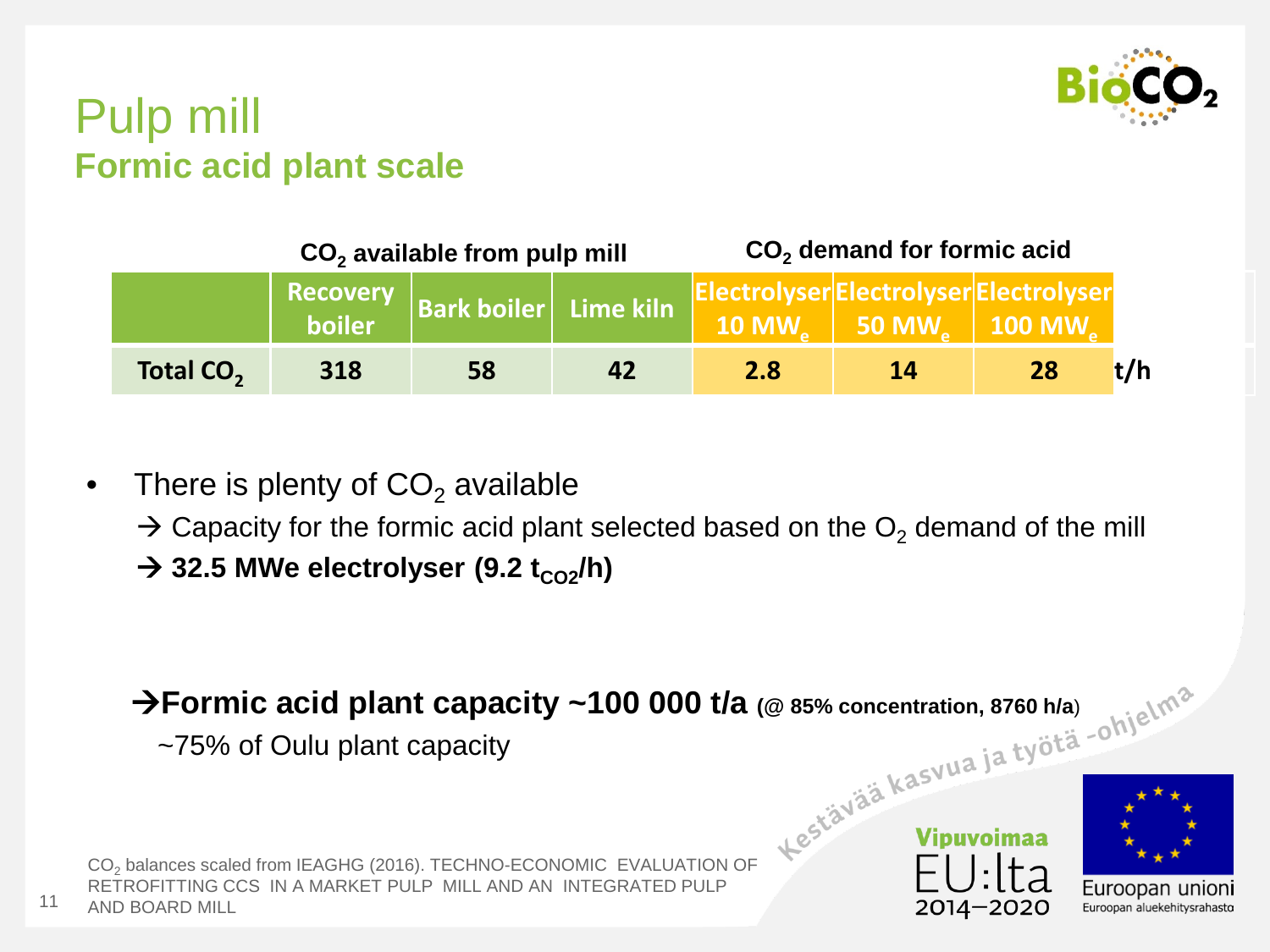

## Pulp mill **Electricity and steam**

| <b>LIGULIUM AND SIGAIN</b> |              |             | High pressure turbine<br>≺.<br><b>HP 103 bar</b><br>HP <sub>1</sub><br>HP <sub>2</sub><br>HP <sub>3</sub><br>13 bar<br>4.2 bar<br>30 bar | Low pressure turbine<br>ᡐ►<br>Cooling water<br>G<br>LP <sub>1</sub><br>LP2<br>➤<br>0.03 bar<br>0.8 <sub>bar</sub><br>Surface condenser |
|----------------------------|--------------|-------------|------------------------------------------------------------------------------------------------------------------------------------------|----------------------------------------------------------------------------------------------------------------------------------------|
| <b>Electricity</b>         | <b>Value</b> | <b>Unit</b> | De-superheating                                                                                                                          |                                                                                                                                        |
| Consumption                | 61           | <b>MW</b>   | $\leftrightarrow$<br>IP 30 bar<br>$\blacktriangleleft$                                                                                   | Pre-heating                                                                                                                            |
| <b>Gross production</b>    | 168          | <b>MW</b>   | MP 13 bar<br>$\leftrightarrow$<br>ा⊸<br>↔                                                                                                |                                                                                                                                        |
| -HP section                | 130          | MW          | LP 4.2 bar<br>De-superheating<br>$\leftarrow$ $\left\langle \cdot \right\rangle$<br>CCS 2.0 bar                                          |                                                                                                                                        |
| $-LP$ section              | 28           | <b>MW</b>   | $\leftrightarrow$<br>Feed-water tank<br>Boiler feed-water                                                                                | $\Theta$ -<br>Feed-water make-up                                                                                                       |
| <b>Net production</b>      | 107          | <b>MW</b>   | $\langle \tau \rangle$                                                                                                                   |                                                                                                                                        |
|                            |              |             | ᆖ<br>MP condesate<br>$\left\langle \cdot \right\rangle$<br>LP condesate<br>CCS condesate                                                 | Flash                                                                                                                                  |

Scaled from IEAGHG (2016). TECHNO-ECONOMIC EVALUATION OF RETROFITTING • Mill could easily provide the needed electricity & process steam (13 & 4.2 bar)

12 CCS IN A MARKET PULP MILL AND AN INTEGRATED PULP AND BOARD MILL



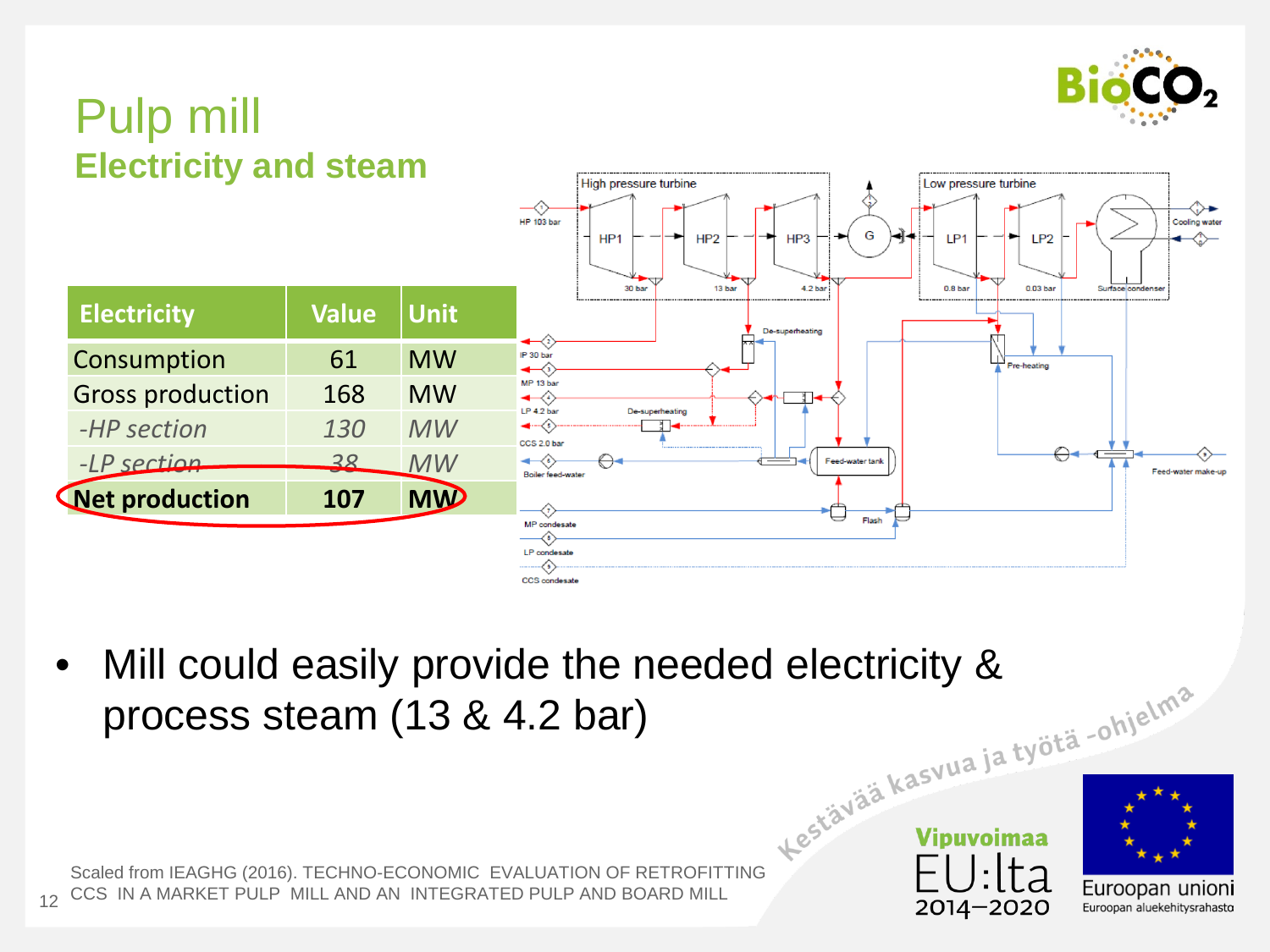

#### Pulp mill **Values of by-products and utilities**

- Value of **steam** is calculated based on lost electricity production due to process steam bleeding
- There is no use for the **low-temperature heat**  $\rightarrow 0 \in \mathbb{M}$  Wh
- Value of **oxygen**: Total production costs of oxygen with on-site VPSA oxygen plant (=replacing the old oxygen plant or a greenfield mill)
- Value of **electricity** is Nordpool spot price (2016) + net tax<br>- Assumption: no transmission costs (pulp mill provides the electricity)<br>- Assumption: no transmission costs (pulp mill provides the electricity)
	- Assumption: no transmission costs (pulp mill provides the electricity)



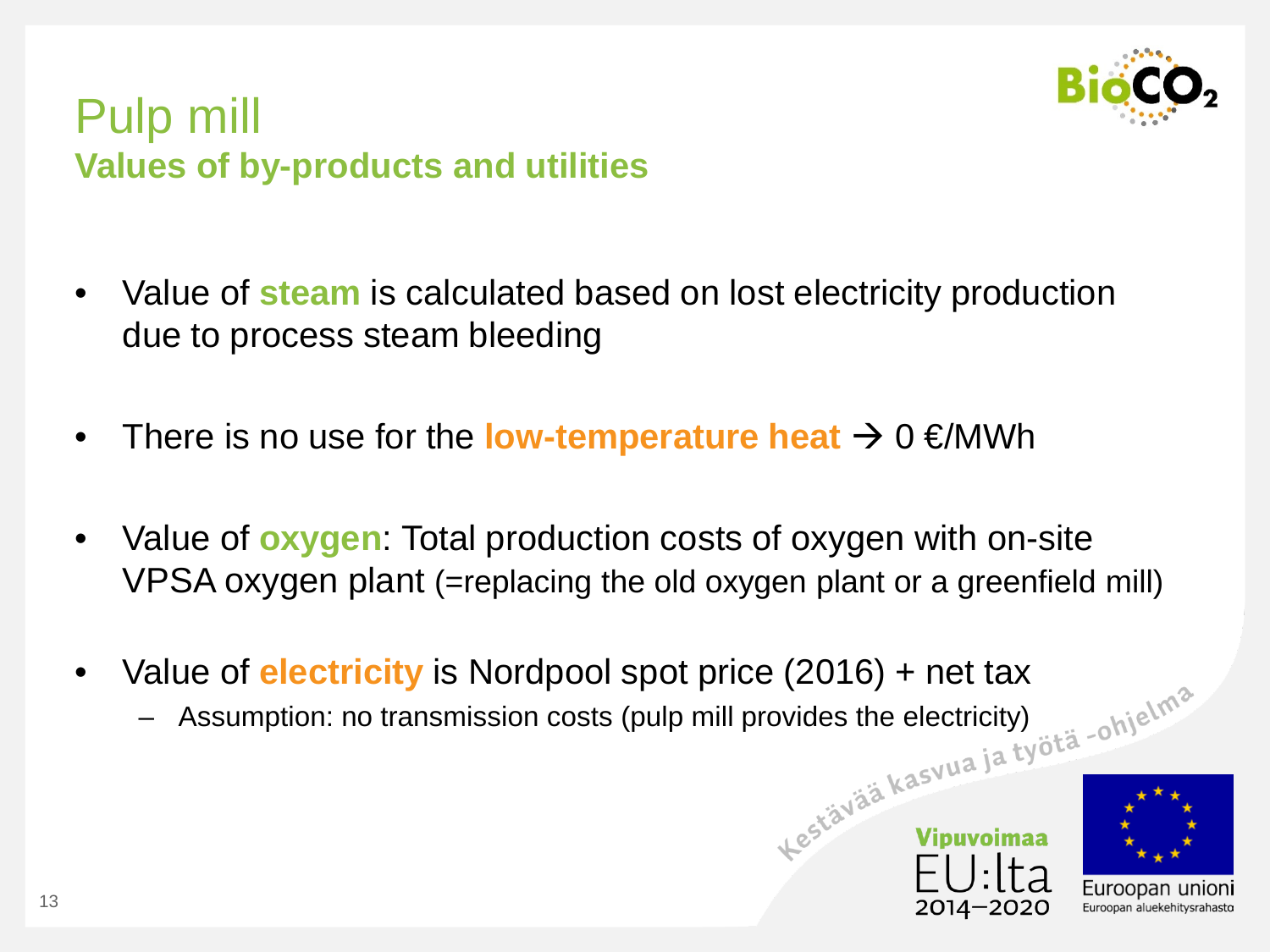

#### Pulp mill **Main market parameters**

| <b>Parameter</b>                          | <b>Value</b>                                   |       |
|-------------------------------------------|------------------------------------------------|-------|
| Electricity spot price scenario*          | Finland 2016<br>(avg. price $32.0 \in$ MWh)    |       |
| Electricity transmission $+$ net<br>taxes | 2 €/MWh (only net tax after 85% tax<br>return) |       |
| <b>FCR</b> scenario                       |                                                |       |
| $CO2$ capture+purification*               | 50 € $t_{CO2}$                                 |       |
| $O2$ utilisation                          | Avg 41 €/ $t_{O2}$                             |       |
| <b>Heat utilisation</b>                   | $0 \in$ /MWh                                   |       |
| Cost of steam**                           | Avg $8.1 \in$ MWh                              |       |
|                                           |                                                |       |
|                                           | Lestävää kasvua ja työtä -ohjelma              | lta - |



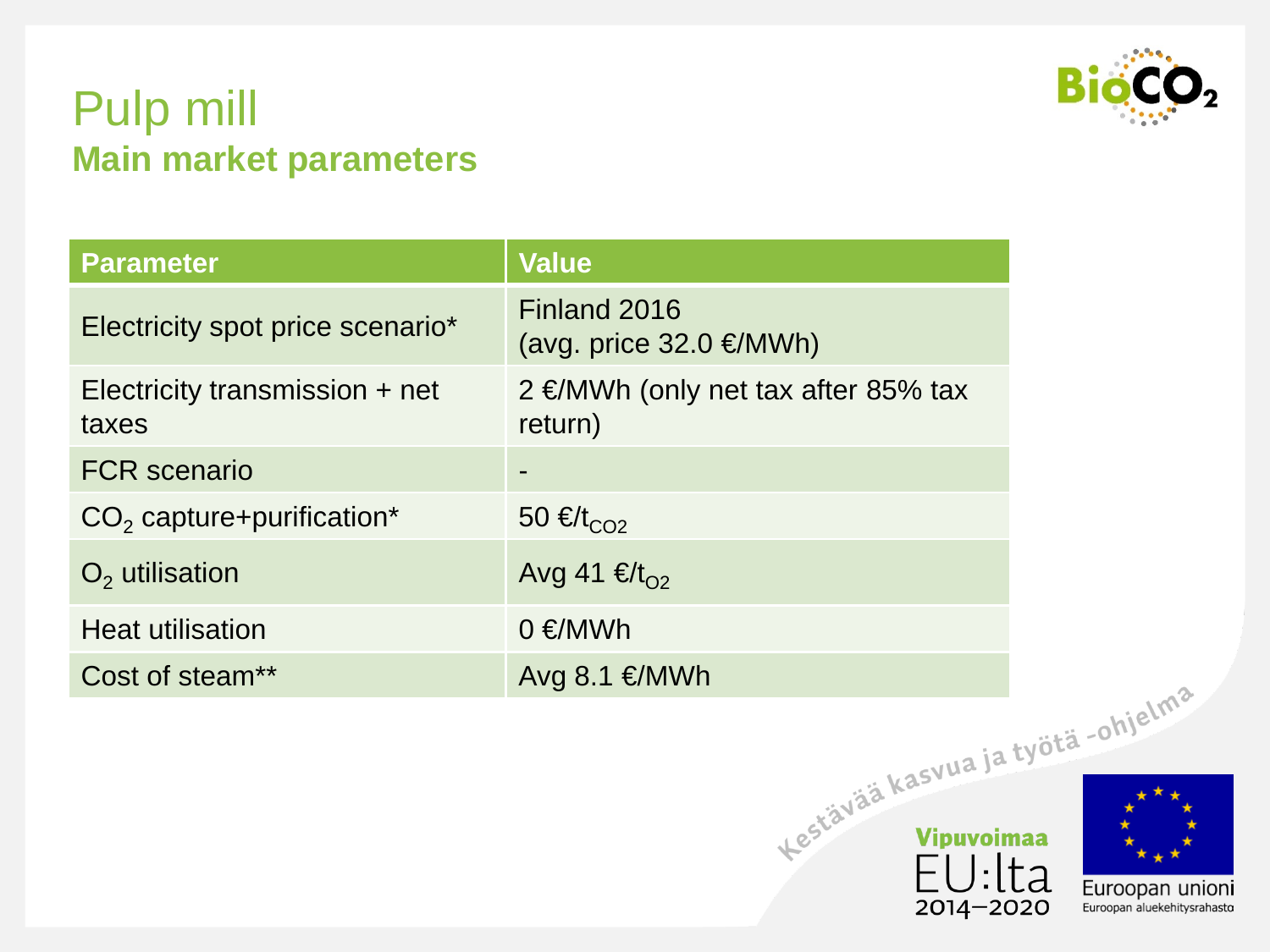

### **Results Production costs – Formic acid**



- Production costs only around half of the market prices
- •If electricity price would be 50 €/MWh, product value 500  $\epsilon$ /t and catalyst costs 100% higher, payback time would be ~7 years (corresponding to 425

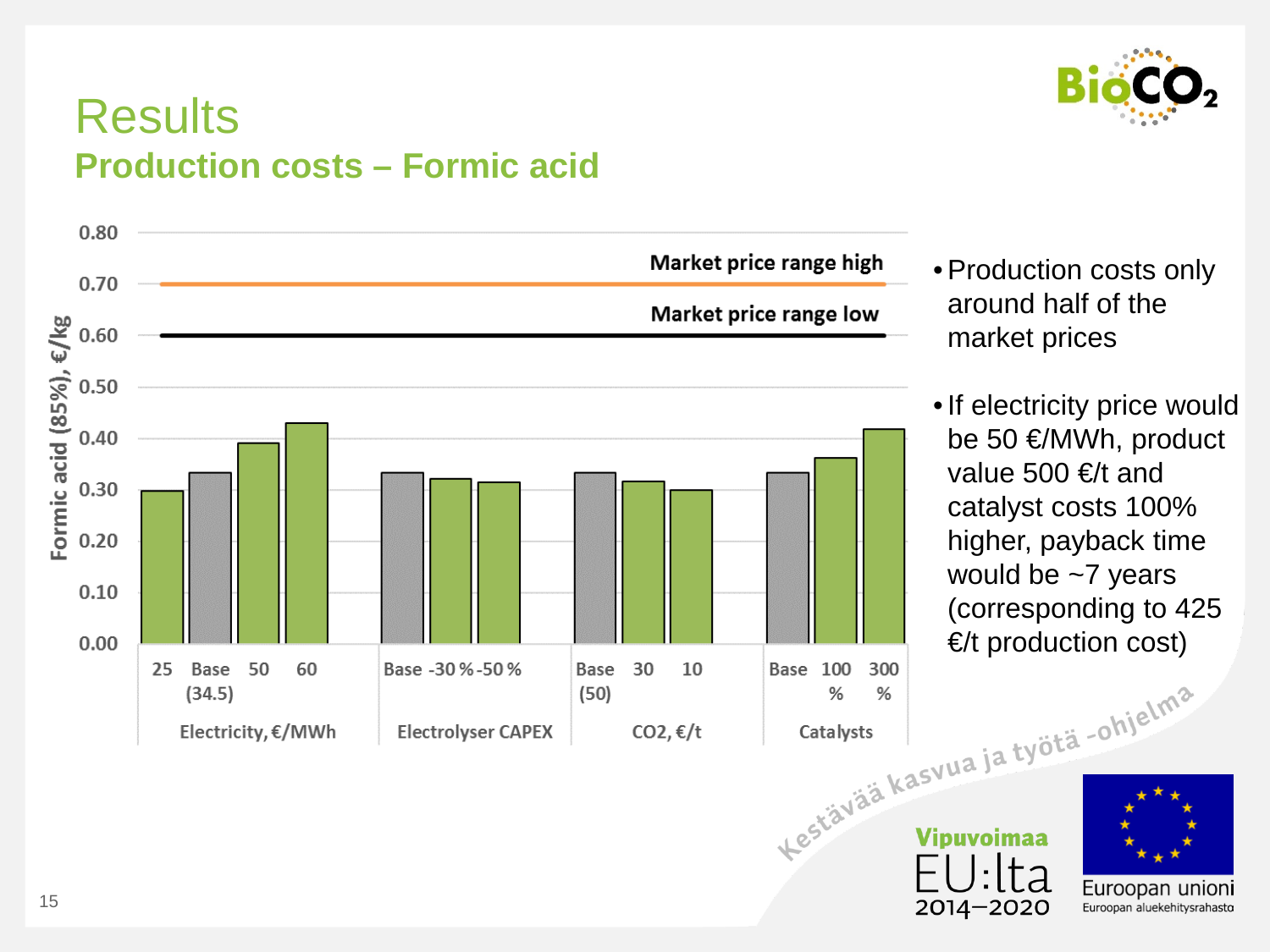

### **Results Production costs – Methanol**



• Production cost  $\sim$ 1.5-2.5 times more than the price of fossil methanol in 2016-2018

 $\rightarrow$  Required premium for 'green' methanol in the range of 35-70 €/MWh for the base case

 $2014 - 2020$ 

Euroopan unioni

Euroopan aluekehitysrahasto

• Electricity price is the dominant factor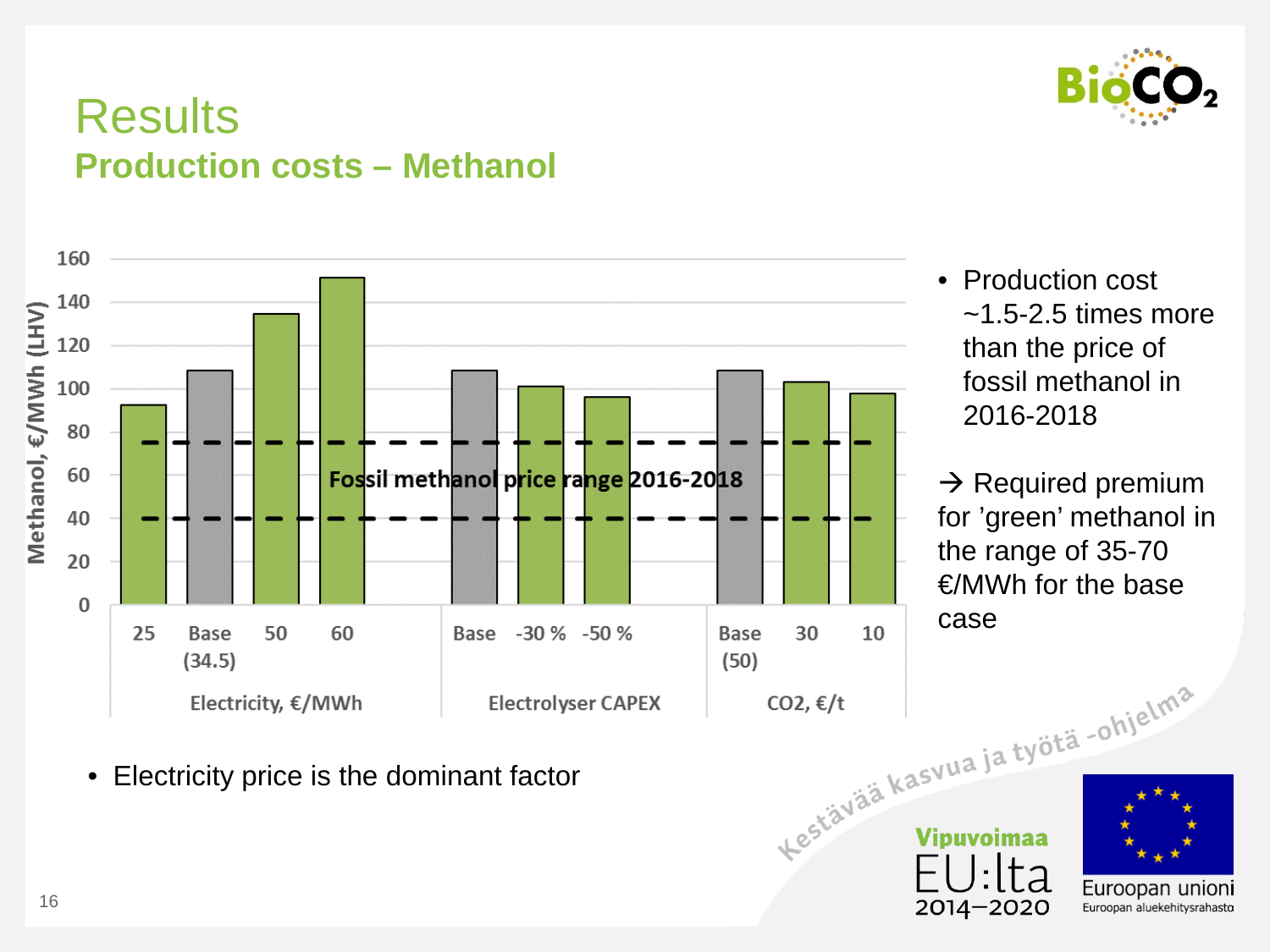

### **Results Cost and income breakdowns**

#### **Formic acid**

17

**Production cost breakdown** 



#### Income breakdown

- Catalyst and amine costs cause high other O&M costs for formic acid production
- Electricity accounts for half of the costs for methanol
- Oxygen income clearly more important for methanol: lower value end-product

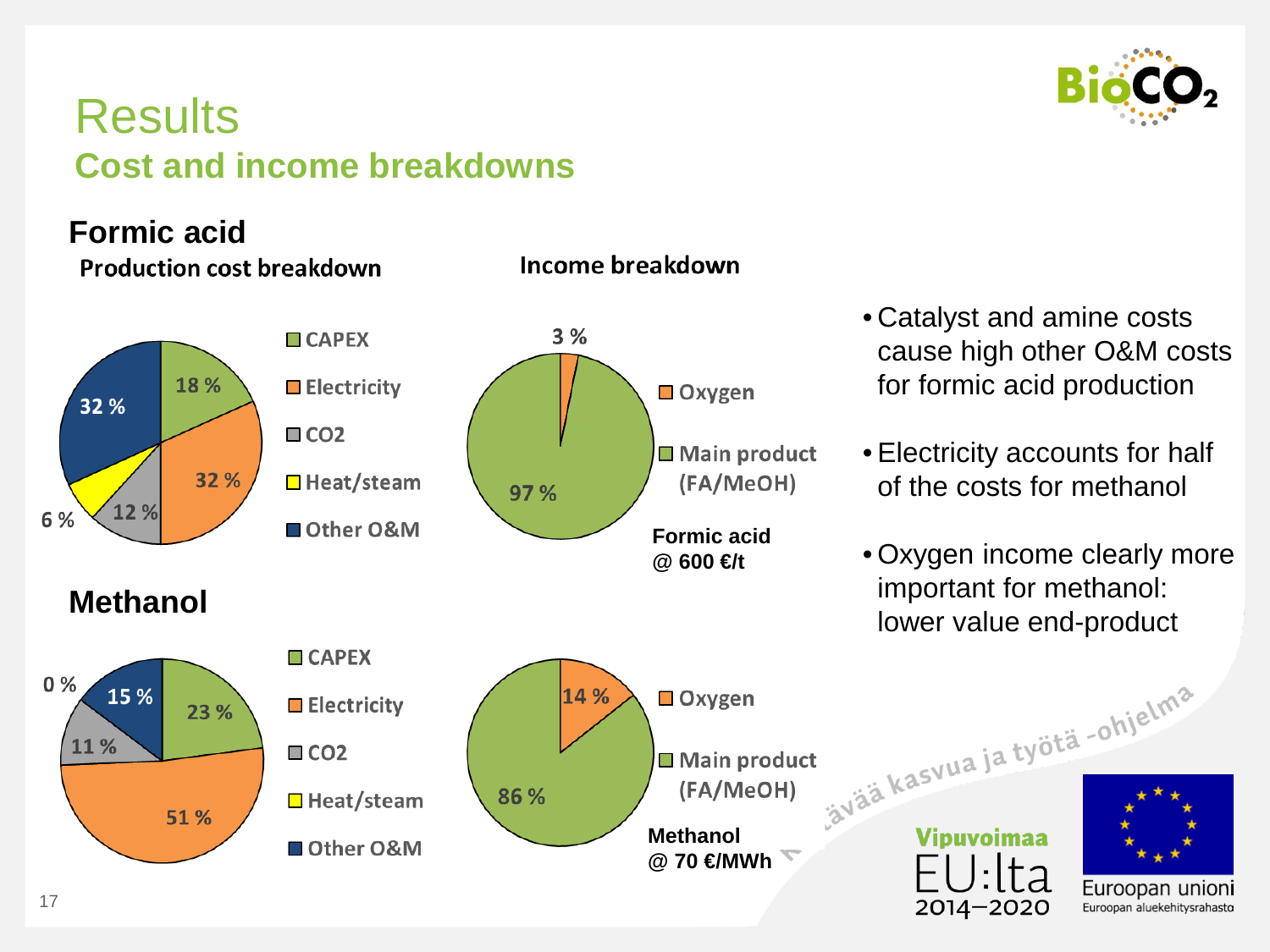

# **Conclusions**

- $CO<sub>2</sub>$ -to-formic acid process integrated to a pulp mill showed promising economics but..
	- $-$  Technical feasibility of  $CO<sub>2</sub>$  hydrogenation to formic acid still not proven
	- Limited market demand: new formic acid plants are mainly of interest when a current plant is at the end of its lifetime?

• Methanol production would require high 'green premium'<br>
shielmed and the solution of the state of the solution of the solution of the state of the state of the state of the state of the state of the state of the state o



18